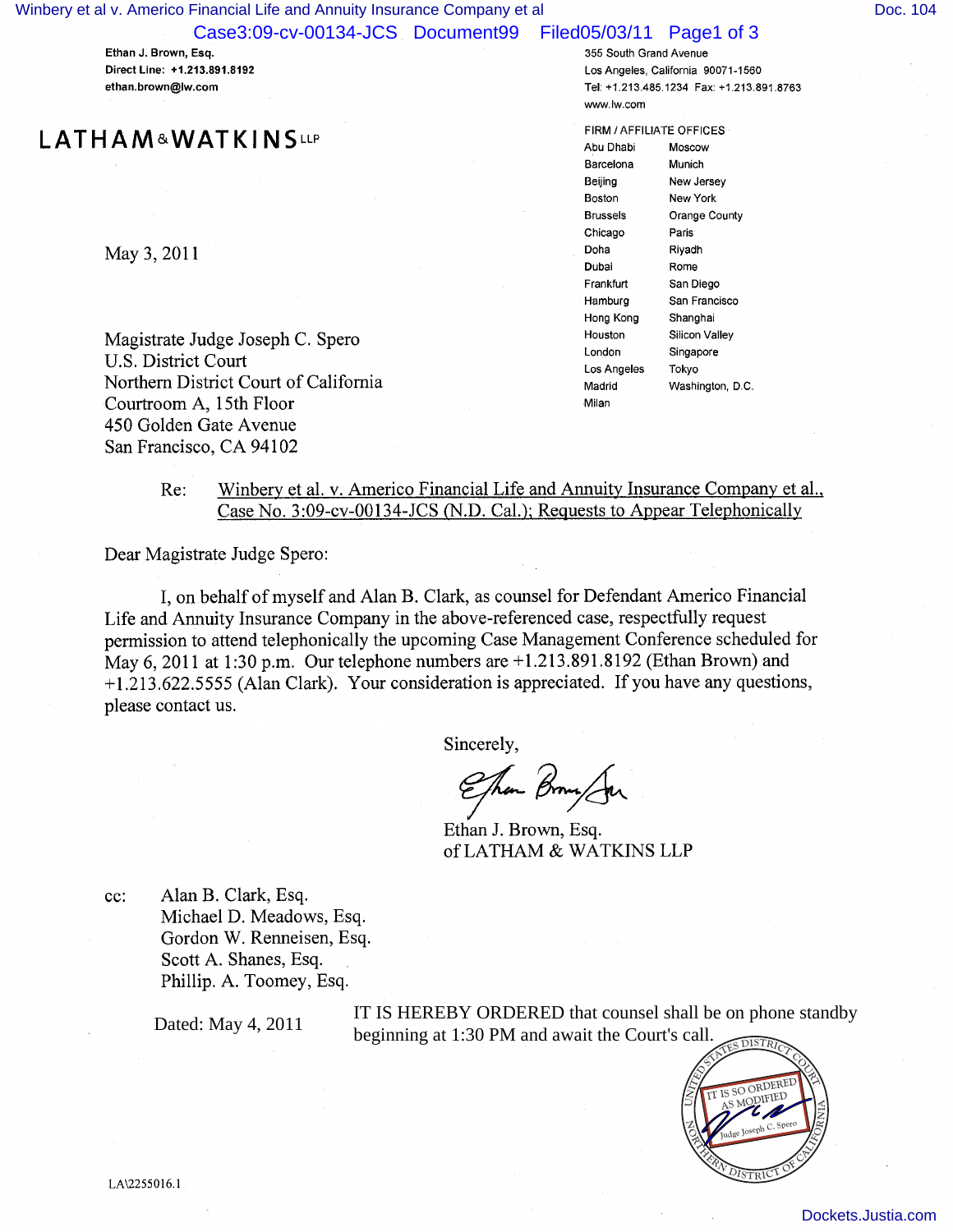# PROOF OF SERVICE

I am employed in the County of Los Angeles, State of California. I am over the age of 18 years and not a party to this action. My business address is Latham & Watkins LLP, 355 South Grand Avenue, Los Angeles, California 90071-1560.

On May 3, 2011, I served the following document described as:

# REQUEST TO APPEAR TELEPHONICALLY

by serving a true copy of the above-described document in the following manner:

# BY ELECTRONIC MAIL

The above-described document was transmitted via electronic mail to the following parties on May 3, 2011:

# SEE ATTACHED SERVICE LIST

The parties on whom this electronic mail has been served have agreed in writing to such form of service pursuant to agreement.

# BY U.S. MAIL

I am familiar with the office practice of Latham & Watkins LLP for collecting and processing documents for mailing with the United States Postal Service. Under that practice, documents are deposited with the Latham & Watkins LLP personnel responsible for depositing documents with the United States Postal Service; such documents are delivered to the United States Postal Service on that same day in the ordinary course of business, with postage thereon fully prepaid. I deposited in Latham & Watkins LLP's interoffice mail a sealed envelope or package containing the above-described document and addressed as set forth below in accordance with the office practice of Latham & Watkins LLP for collecting and processing documents for mailing with the United States Postal Service:

# SEE ATTACHED SERVICE LIST

I declare that I am employed in the office of a member of the Bar of, or permitted to practice before, this Court at whose direction the service was made and declare under penalty of perjury under the laws of the State of California that the foregoing is true and correct.

Executed on May 3, 2011, at Los Angeles, California.

<u>Maria Rubino</u>